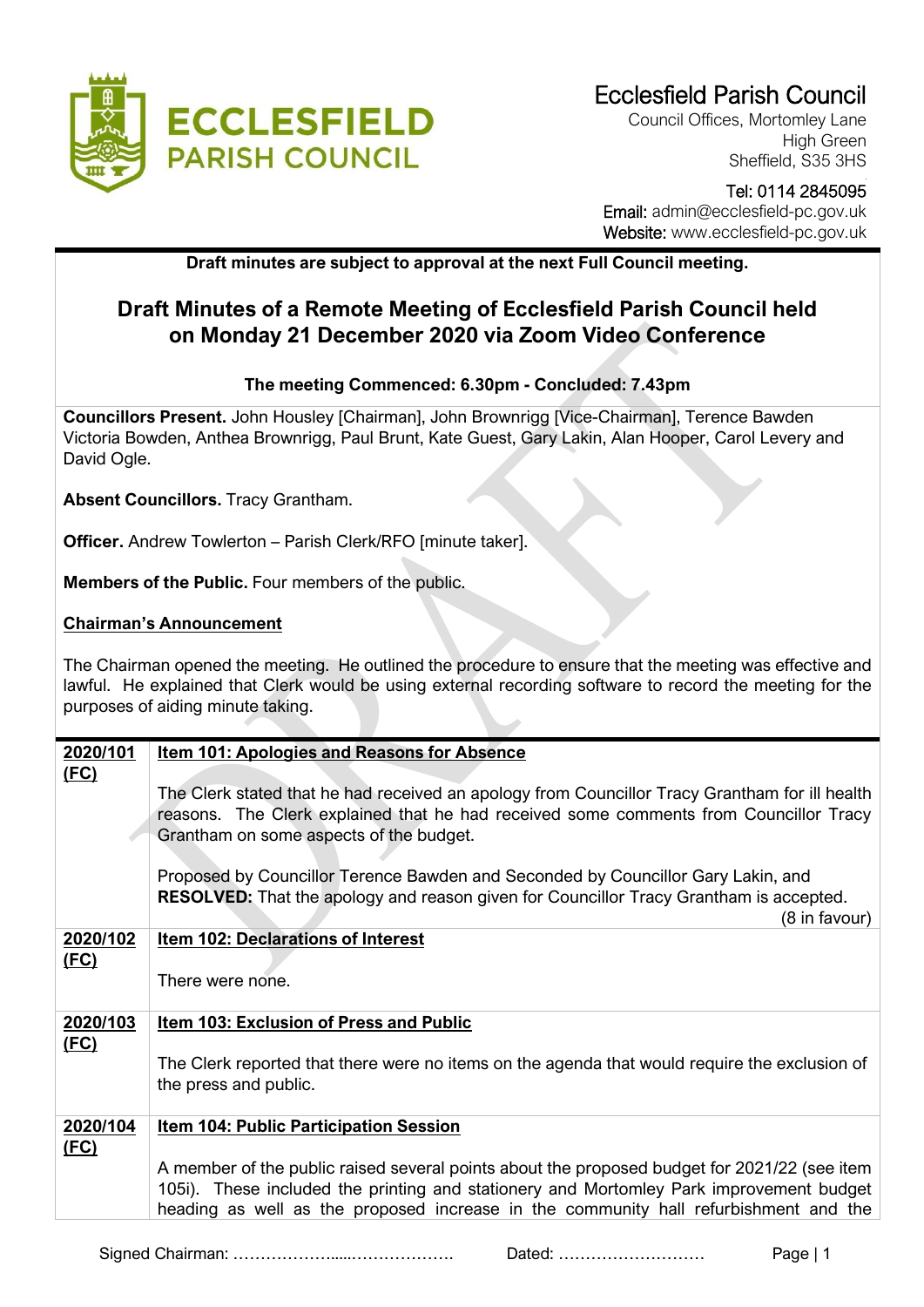|                         | Chairman's allowance budget headings. The Chairman stated that he would strive to ensure<br>that these were covered when we came to this item later. She also congratulated the officers<br>on the general quality and detail of the budget proposals and supporting papers.                                                                                                                                        |  |  |
|-------------------------|---------------------------------------------------------------------------------------------------------------------------------------------------------------------------------------------------------------------------------------------------------------------------------------------------------------------------------------------------------------------------------------------------------------------|--|--|
| 2020/105<br><u>(FC)</u> | Item 105. To consider and agree the<br>Budget for the financial year 2021/2022.<br>L.<br>Precept for the financial year 2021/2022<br>Ш.                                                                                                                                                                                                                                                                             |  |  |
|                         | (i) Budget for the financial year 2021/2022.                                                                                                                                                                                                                                                                                                                                                                        |  |  |
|                         | The Clerk provided a verbal and written report on the details of the budget setting for the<br>financial year 2021/22, forecast budget outturn for 2020/2021 and recommended precept to<br>cover the budget for the financial year 2021/22. He explained that he had sought to set a<br>sensible and realistic budget adding that the COVID pandemic had complicated this.                                          |  |  |
|                         | The Council reviewed the recommended budget and precept in detail. Several issues in<br>particular were raised.                                                                                                                                                                                                                                                                                                     |  |  |
|                         | The Clerk was asked about the £25K proposed increased in the budget for the community hall<br>refurbishment. He explained that this was based on an initial indicative quote he had received<br>but added the works had yet to be subject to a formal tendering process.                                                                                                                                            |  |  |
|                         | He also explained that Cllr Tracy Grantham had suggested that if every group who was eligible<br>in principle for support through the proposed 'RBL, Schools and Bloom Groups' budget heading<br>of £5,000 the proposed amount may not be sufficient to accommodate these. There may be a<br>potential shortfall of about £250. The general view was that the proposed budget should be<br>amended to reflect this. |  |  |
|                         | Councillor Alan Hooper considered that the Council's contribution to the Thorncliffe Leisure<br>Centre should not be shown under the grants subheading especially as the Council was<br>contractually obliged to pay this. The general view was that it would be better if this was not<br>included under this heading.                                                                                             |  |  |
|                         | Reference was also made to the £10,000 it was proposed to be earmarked for the Mortomley<br>Park Improvements (incl. MUGA) from the David Chadwick Memorial Fund. A question was<br>raised whether £3,000 of this had already been drawn down. The Clerk said he would need to<br>look into this.                                                                                                                   |  |  |
|                         | The Clerk explained that the budget proposals did not include the Grenoside Exhibition Fund,<br>which the Council managed in Trust. This would be the subject of a separate report which would<br>come to the next Finance and Premises meeting and following Full Council meeting.                                                                                                                                 |  |  |
|                         | A question was raised about the Neighbourhood Plan budget on whether this should be lower<br>to reflect the availability of Government and other grants. The Clerk explained that it had kept<br>this figure the same as the previous year mainly to reflect uncertainty about the availability of<br>the Government grants and the implications of COVID on the preparation of the Plan.                           |  |  |
|                         | Several Councillors commended Council staff on the quality of the budget proposals and<br>supporting evidence.                                                                                                                                                                                                                                                                                                      |  |  |
|                         | The general view was that the budget proposals were sound though members would welcome<br>further clarification on the 'RBL, Schools and Bloom Groups' budget heading and £10,000 it was<br>proposed to be earmarked for the Mortomley Park Improvements (incl. MUGA) from the David<br><b>Chadwick Memorial Fund.</b>                                                                                              |  |  |

Signed Chairman: ……………….....………………. Dated: ……………………… Page | 2